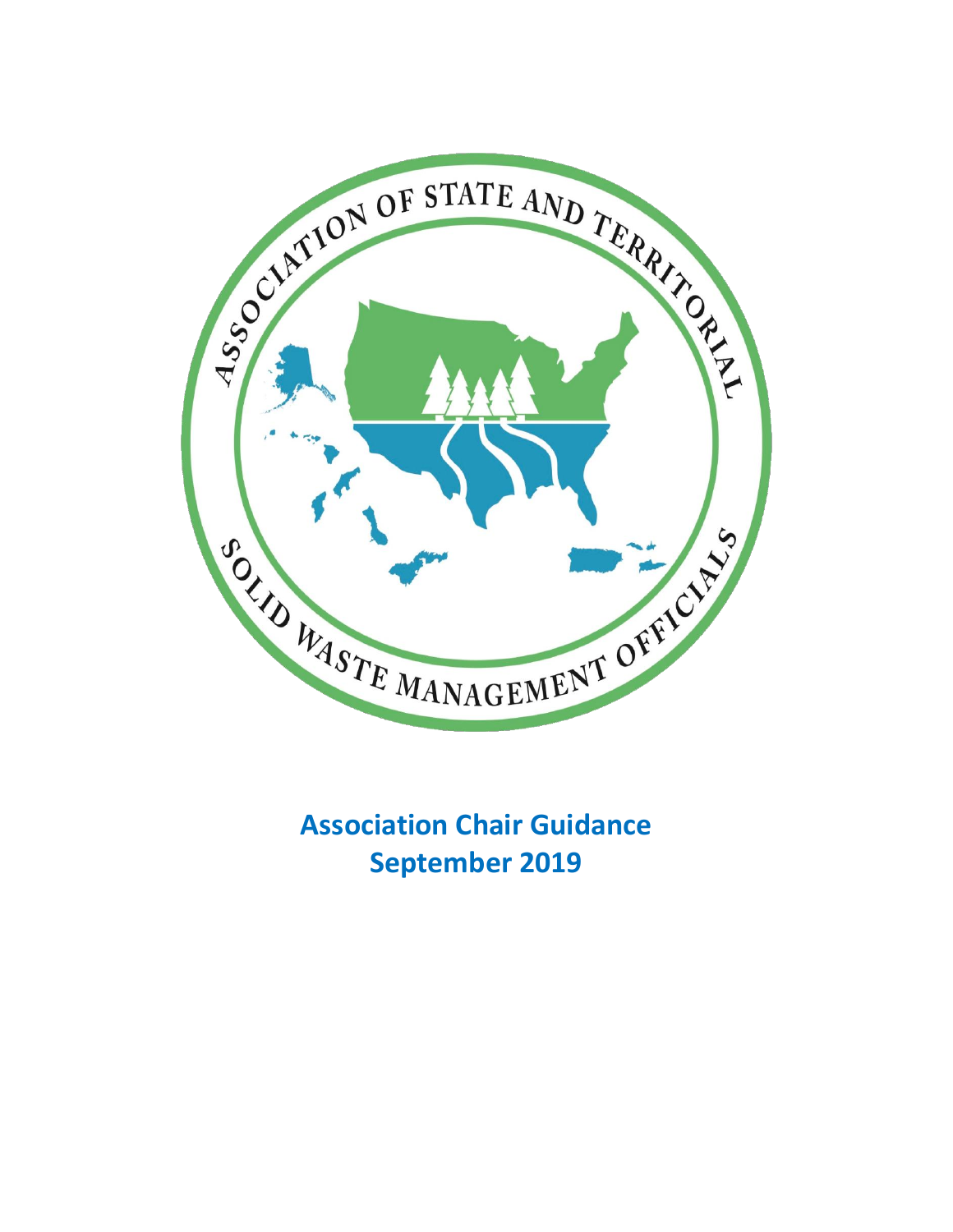### **ASTSWMO CHAIR GUIDANCE**

The purpose of this guidance is to provide a convenient reference to relevant policies and resources needed by the Chairs and Vice-Chairs of the Association's Focus Groups and Task Forces (FG/TF).

### **INTRODUCTION**

ASTSWMO's mission is to enhance and promote effective State and Territorial programs and to affect relevant national policies for waste and materials management, environmentally sustainable practices, and environmental restoration. ASTSWMO is governed by a 14-member Board of Directors (Board). This handbook has been developed to provide guidance to the FG/TF Chairs to ensure the organization is staying true to its mission. We believe that having the right Chair can make the difference between a good group and a great one.



#### **CORE BELIEFS**

- ASTSWMO believes that each FG/TF needs to create a climate of trust and candor. It is important to share information with the members in time for them to read and digest it.
- We believe it is important to rotate the members as this allows an opportunity to work with other Board and Subcommittee members and ASTSWMO staff to learn more about the organization.
- We believe working together helps to eliminate polarizing factions.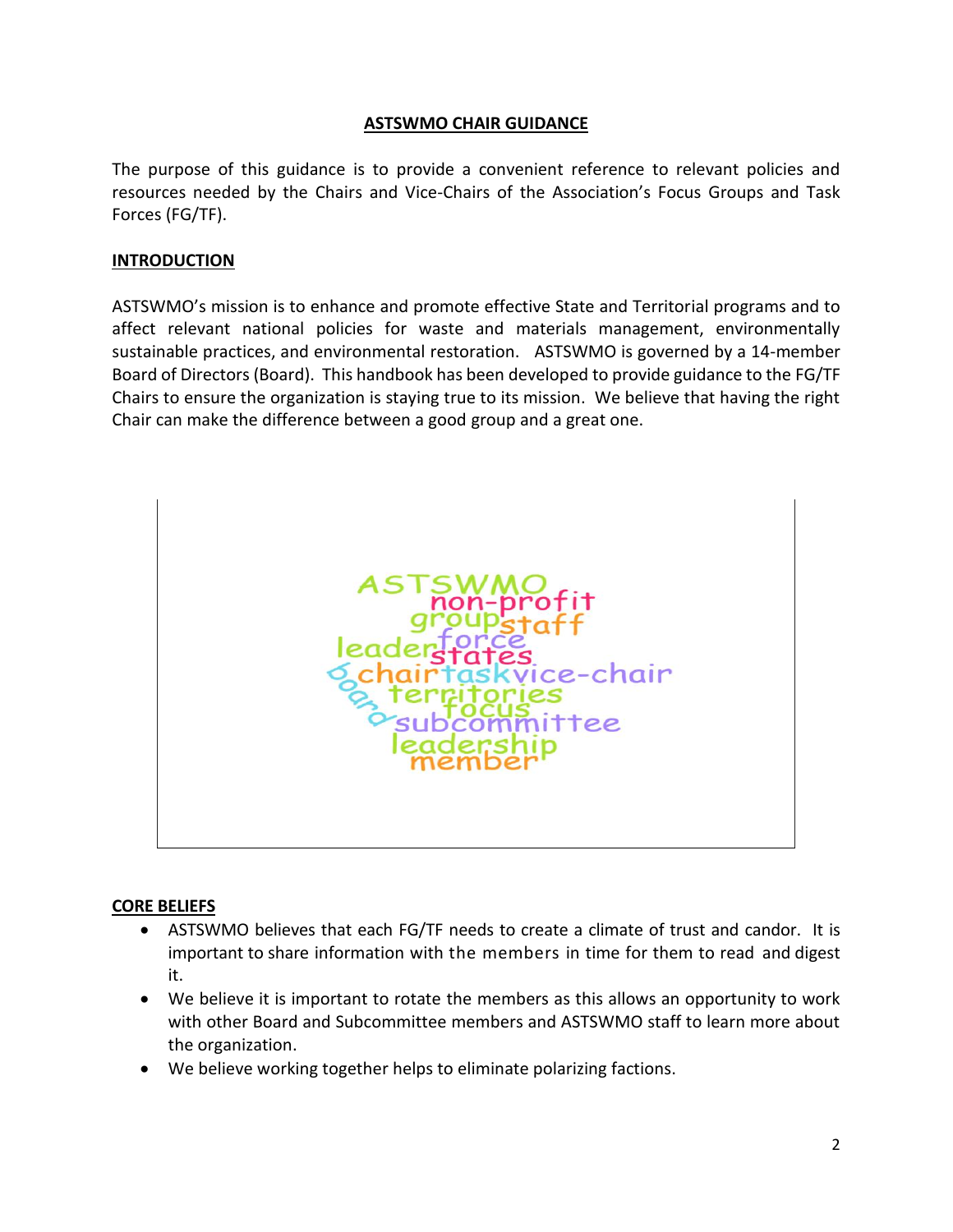- We believe that we need to foster a culture of open dissent. Dissent is not the same thing as disloyalty. Use your own resistance as an opportunity to learn.
- We believe it is important to probe silent members for their opinions and ask them to elaborate on their positions. In this way we can learn more from each other.
- We believe it is important to ensureindividualaccountability. Giving members tasks that require them to inform the rest of the group and their region's members about strategic and operational issues will help ensure that the FG/TF and the organization is knowledgeable and relevant.

# **PERFORMANCE**

ASTSWMO believes it is important to routinely evaluate the performance of the nineteen FG/TFs. This evaluation should include examining the quality of the discussions at the meetings and conference calls, the credibility of reports, the use of constructive professional conflict, the level of interpersonal cohesion, and the degree of knowledge. In evaluating individuals, we believe you need to go beyond reputations, résumés, and skills to look at initiative, roles and participation in discussions, dissemination of information to Regional members and energy levels.

# **LEADERSHIP**

In coordination with the Subcommittee Chair (SC) and Association Staff, the Chairs are responsible for the management of the numerous projects undertaken by the Focus Groups/Task Forces each year.

The partnership between the Chair, Vice-Chair and ASTSWMO Staff is critically important to the success of the association.

The Chairs encourage continuous improvement through ongoing assessment and review of the work conducted by the FG/TF. Chairs play a major role in recruiting and retaining engaged members from the ASTSWMO membership. It is the Chairs' responsibility to ensure that each new member is made to feel welcome and has what he or she needs to get off to a good start on the FG/TF.

Effective leaders build successful teams by:

- Listening and communicating the importance of ASTSWMO's mission and goals.
- Helping to implement succession planning.
- Mentoring new members and other leaders.
- Managing and producing results.

The information below references policies, tasks and issues that are important to the management and success of all the ASTSWMO FG/TF.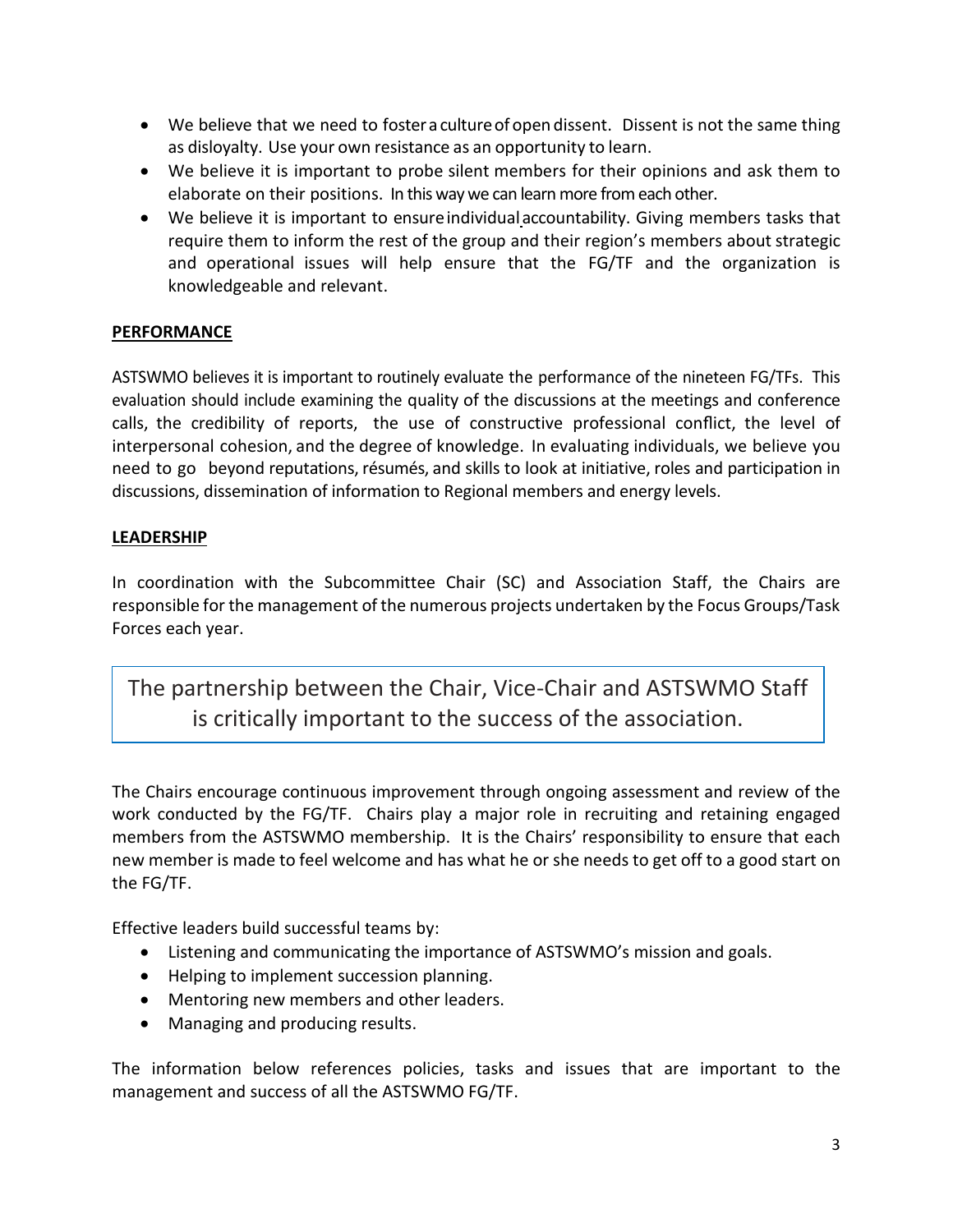#### **MEMBERS IN ACTION**

**[Members in](http://astswmo.org/files/policies/Members_in_Action_6-3-16.pdf) Action** as it pertains to the FG/TFs:

- Membership Terms
	- o Chair and Member, Pages 9-10
		- o Performance Standards, Page 14
- Selection of Vice-Chair: In coordination with the Subcommittee Chair, PSC Co-Chairs, and ASTSWMO Staff.
- Chair Duties (e.g., Preparing/Reviewing Board Tabs, Assistance with Work Product Description for Cooperative Agreement (CA), leading conference calls, attendance at Subcommittee meetings and participation in conference calls, assisting Subcommittee Chair on Annual and Mid-Year Sessions, etc.)

# **FUNDING**

CA – Funding Cycle for Subcommittees: Vary for each Subcommittee. This work is conducted by the ASTSWMO Staff.

• Focus Group Work Product Expectations per CA

#### **BOARD**

Role of ASTSWMO Board Liaisons: Board Liaisons provide a link between Subcommittees and the Board of Directors on an ongoing basis, by bringing a Board of Directors member's perspective to the work of the Subcommittee and its FG/TFs in-between quarterly Board meetings.

• Board Liaisons are encouraged to participate on SC/FG/TF calls.

# **Code of Conduct**

The **[ASTSWMO Member Code of Conduct](http://astswmo.org/files/policies/Member%20Code%20of%20Conduct.pdf)** describes the expectations and obligations associated with membership in ASTSWMO. The purpose is to ensure that ASTSWMO Members, Staff and guests experience safe and comfortable environment when representing the association as well as participating in ASTSWMO activities or events.

# **PARTNERSHIPS**

ASTSWMO Protocol for Interactions with EPA Liaison: Chairs and Staff are encouraged to conduct the necessary coordination (calls and meetings).